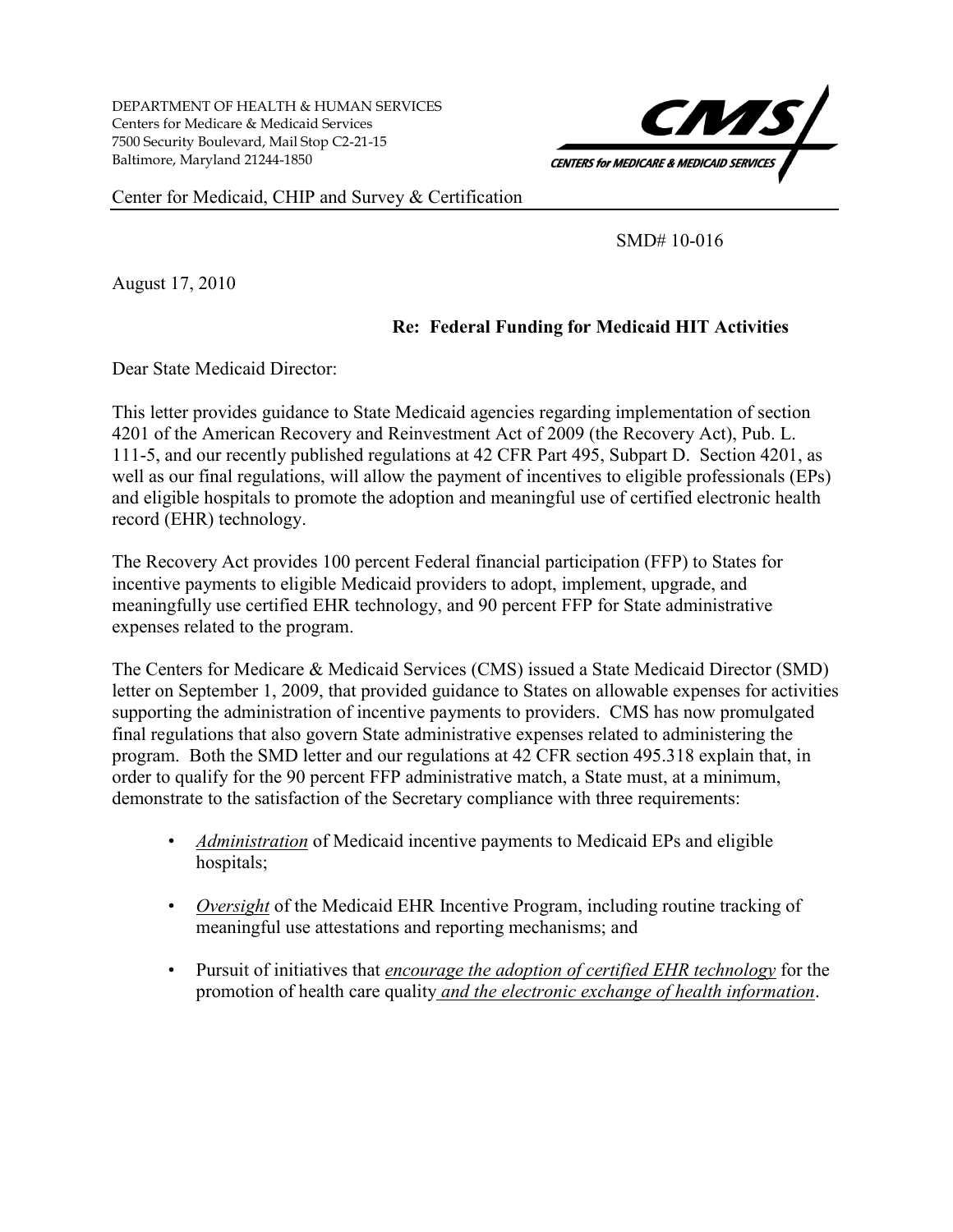### Page 2 – State Medicaid Director

This letter and the accompanying enclosures provide more detailed guidance from CMS on the expectations relating to the activities and potential uses of the 90/10 matching funds.

# **I. Administration of the Medicaid EHR Incentive Program**

Title IV, Division B of the Recovery Act established the Medicare and Medicaid EHR incentives programs, as one component of the Health Information Technology for Economic and Clinical Health (HITECH) Act. This initiative supports the goals of health reform by helping to improve

Americans' health, and increase safety and efficiency in health care through expanded use of EHRs. Accordingly, States' administration of the Medicaid EHR Incentive Program, and their role in fostering adoption and meaningful use of certified EHR technology, are essential components of broader reforms. States can receive the enhanced FFP for approved design, development, and implementation of systems and processes that are necessary to effectively administer the Medicaid EHR Incentive Program. When developing their implementation timelines, States should consider the critical role the Medicaid EHR Incentive Program plays in the success of related HITECH programs. In order for States to benefit most from available Federal resources, including time-limited funding and technical assistance, timely initiation of their Medicaid EHR Incentive Programs (i.e., as soon as possible in 2011) is important.

Enclosure A outlines CMS' expectations and provides examples of potentially allowable activities and reasonable costs related to State administration of the program.

# **II. Oversight of the Medicaid EHR Incentive Program**

Under section  $1903(t)(9)(B)$  of the Social Security Act and our recently published regulations at 42 CFR Part 495, Subpart D, States are required to conduct adequate oversight of the Medicaid EHR Incentive Program. Although the provider incentive payments are paid by the States, they are 100 percent reimbursable under Medicaid. States must ensure that the program meets all statutory and regulatory requirements and is implemented in a manner that minimizes the potential for fraud, waste and abuse. The 90 percent matching rate for FFP is available to States for approved processes, systems, and activities necessary to ensure that the incentive payments are being properly made to the appropriate providers, in the appropriate circumstances, and in an auditable and defensible manner. We emphasize that an effective and efficient oversight strategy is one that is timely, targeted, and balances risk with available auditing resources.

Enclosure B provides additional information about CMS' initial expectations for States' auditing and oversight of their Medicaid EHR Incentive Program.

## **III. Pursuing Initiatives to Encourage the Adoption of Certified EHR Technology and Health Information Exchange**

CMS expects that State Medicaid agencies will have a role in the promotion of EHR adoption and health information exchange. HITECH provided several funding sources, including various grant programs through the Office of the National Coordinator for HIT (ONC) for States to achieve improved health care outcomes through health information technology (HIT). Medicaid plays an important role as both a payer and a collaborator with these other HIT initiatives to produce the desired impact on the health care system. Where possible, CMS encourages State Medicaid agencies to collaborate on HIT initiatives with Federal programs and other partners in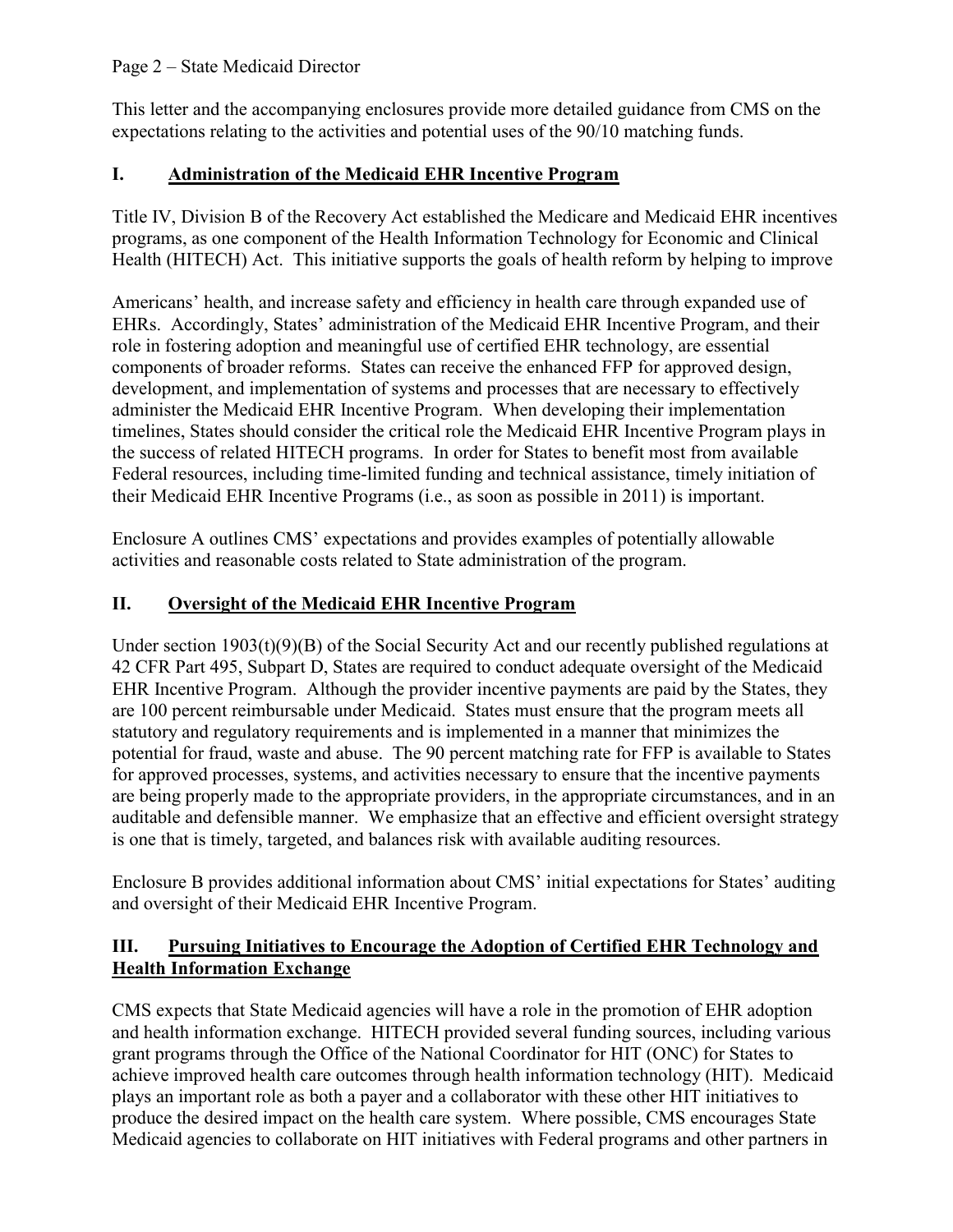#### Page 3 – State Medicaid Director

the States, such as public health departments, county governments, and local governments. Costs will be distributed equitably across all payers following fair share and cost allocation principles, per section 495.358.

Enclosure C outlines the CMS guiding principles for the availability of the 90 percent FFP administrative matching funds for basic administration and oversight of the Medicaid EHR Incentive Program, as well as efforts to promote its success among eligible Medicaid providers.

### **IV. State Medicaid Health Information Technology Plan (SMHP) and HIT Implementation Advance Planning Document (HIT IAPD)**

The SMHP (the product of the initial HITECH planning funds awarded to States) should outline the State's current ("As-Is") and future ("To-Be") HIT landscape and plan for the administration and oversight of its Medicaid EHR Incentive Program in compliance with our regulations. As States establish the broad vision for their Medicaid EHR Incentive Programs in the SMHP, however, not all activities will necessarily be eligible for FFP under HITECH. States must use the HIT Implementation Advance Planning Document (IAPD) to request FFP and receive approval before implementing proposed State Medicaid HIT plan activities and services or acquire equipment. There may be activities that are more appropriately reimbursed as Medicaid Management Information Systems (MMIS) or general program administration expenditures, or may not be eligible for any CMS funding at all.

Enclosure D outlines the CMS process for reviewing the SMHP and associated funding request documents (HITECH and MMIS).

CMS expects that States will take an incremental approach to the initial implementation of their Medicaid EHR Incentive Programs. For example States may begin by focusing on provider outreach and registration, then on provider attestation and verification of eligibility, next on provider payments, and finally on capturing meaningful use data. Toward that end, we have identified elements of an SMHP that are considered critical for the initial submission and those that may be deferred for future updates. States must outline their timeline, noting critical benchmarks and dependencies. An updated template for the SMHP for States to use as a guide is available on the CMS Web site for download at:

[http://www.cms.gov/EHRIncentivePrograms/91\\_Information\\_for\\_States.asp#TopOfPage.](http://www.cms.gov/EHRIncentivePrograms/91_Information_for_States.asp#TopOfPage)

CMS will seek ONC input as we review SMHPs to ensure a coordinated approach for the State EHR Incentive Program and health information exchange (HIE) efforts. While the SMHP focuses on the Medicaid strategy for moving toward meaningful use of certified EHR technology, it should be consistent with and complementary to the overall State HIT strategy developed under section 3013 of the Public Health Service Act (PHS). CMS and ONC will work together in the review of both strategies to prevent duplicative efforts of statewide HIT/HIE activities, provider outreach activities, and Medicaid HIT activities.

We encourage States to use the resources, tools, Frequently Asked Questions, and information available at the Federal level, particularly through the CMS EHR Incentive Program Web site: <http://www.cms.gov/EHRIncentivePrograms/> and the ONC Web site: [http://www.healthit.gov.](http://www.healthit.gov/) We look forward to collaborating with State Medicaid agencies and learning from your experiences as we provide technical assistance, policy guidance, and Federal resources to ensure successful development and implementation of Medicaid EHR Incentive Programs. CMS believes that health information technology can be a transformative tool, improving the quality,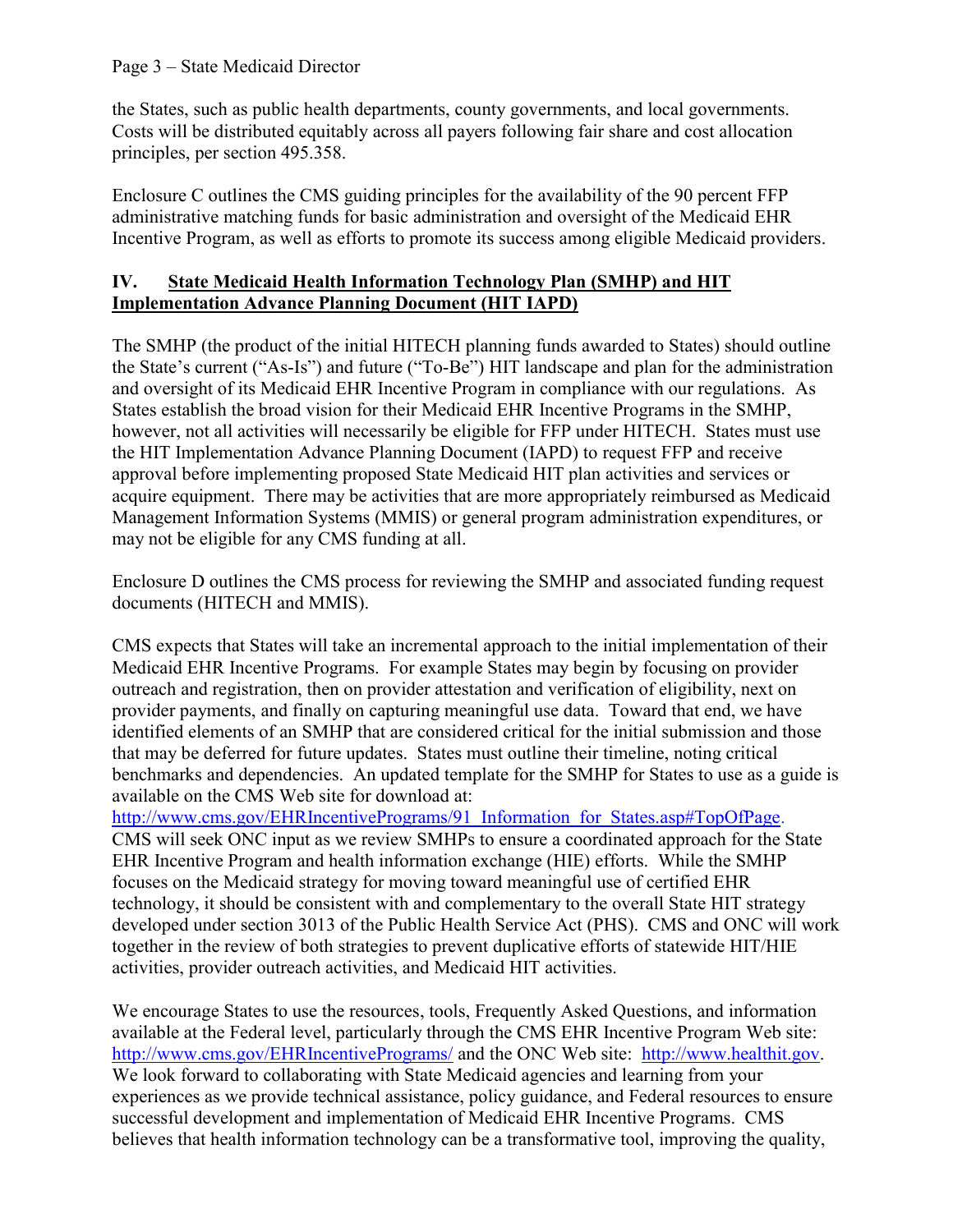efficacy, timeliness, and safety of patient care. With the States, as our partners, we can leverage the momentum provided by the Recovery Act's EHR incentive programs to ensure that the innovations enabled by technology can support the framework of health care reform.

For further information or clarification on this State Medicaid Director letter, please contact Mr. Rick Friedman at 410-786-4451, or [Richard.Friedman@cms.hhs.gov.](mailto:Richard.Friedman@cms.hhs.gov)

Sincerely,

 $\sqrt{s/2}$ 

## Cindy Mann **Director**

Enclosures:

A) Administering the Medicaid EHR Incentive Program

- B) Oversight of the Medicaid EHR Incentive Program
- C) Guiding Principles for the Use of the 90 Percent FFP for EHR Promotion

D) SMHP/IAPD Review Process

cc:

CMS Regional Administrators

CMS Associate Regional Administrators Division of Medicaid and Children's Health Operations

Ann C. Kohler NASMD Executive Director American Public Human Services Association

Joy Wilson Director, Health Committee National Conference of State Legislatures

Matt Salo Director of Health Legislation National Governors Association

Debra Miller Director for Health Policy Council of State Governments

Christine Evans, M.P.H. Director, Government Relations Association of State and Territorial Health Officials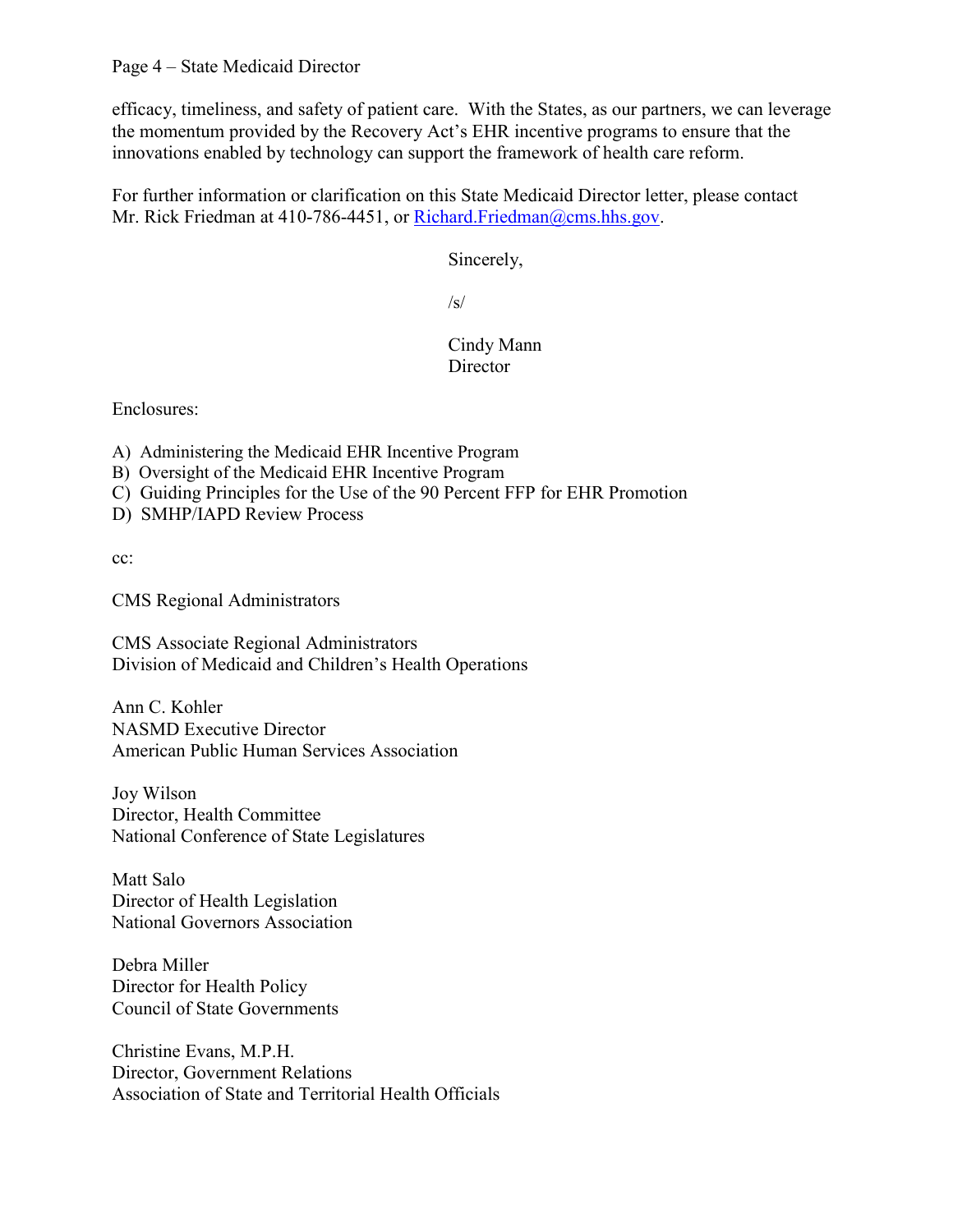Page 5 – State Medicaid Director

Alan R. Weil, J.D., M.P.P. Executive Director National Academy for State Health Policy

David Blumenthal, M.D. National Coordinator Office of the National Coordinator for HIT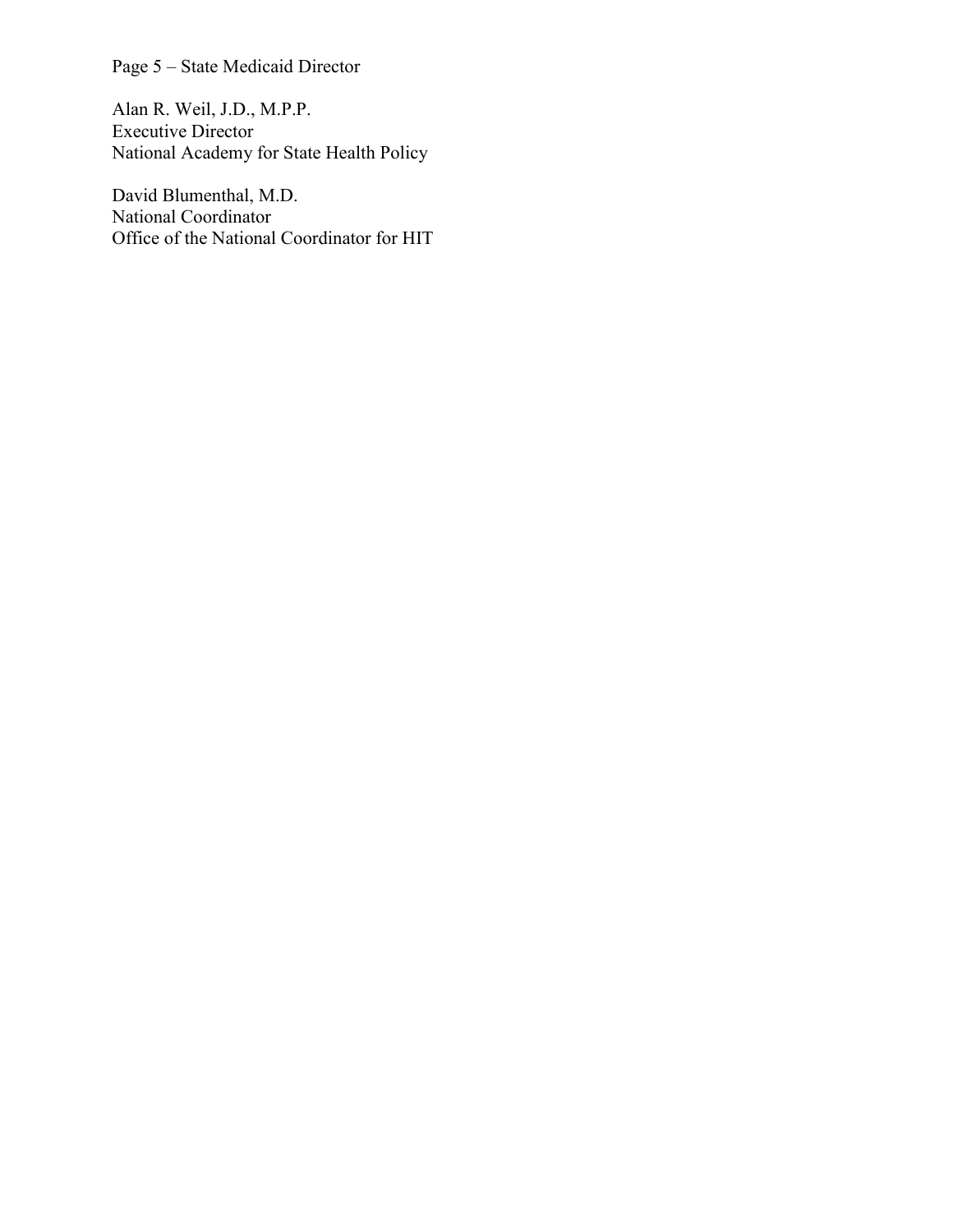### **Enclosure A**

### **Administering the Medicaid EHR Incentive Program**

Under the Recovery Act, States have the option to participate in the Medicaid EHR incentive program. States may receive 90 percent FFP for reasonable administrative expenditures incurred in planning and implementing the program.

States will undertake a number of activities relative to the administration of the Medicaid EHR Incentive program. As indicated in the CMS Electronic Health Record Incentive Program Final Rule at § 495.332, States will be expected to describe in detail in the State Medicaid HIT Plan (SMHP) a number of activities that CMS considers vital to the effective administration of the EHR Incentive Program. In order for States to claim the 90 percent FFP match, they must submit both a State Medicaid HIT Plan and an HIT Implementation Advance Planning Document (HIT IAPD). We recognize that not all States will administer the program using the same systems and processes; therefore we will assess each State's SMHP to determine which activities would most appropriately be funded with the HITECH enhanced match and which might be better applicable to MMIS or regular program administration funding, or which may not be eligible for any CMS funding at all. In order to be eligible for the HITECH 90 percent FFP, activities must be directly related to the success of the Medicaid EHR Incentive Program, as described further in Enclosure C. In addition, please see Enclosure D for additional details about submitting SMHPs with HIT IAPD's for both HITECH and MMIS funding.

States may potentially receive 90 percent FFP for the following program administration activities (not an exhaustive list), subject to CMS prior approval. (Note, as required by § 495.358, all costs are subject to cost allocation rules in 45 CFR Part 95.):

- $\bullet$ System and resource costs associated with the National Level Repository (NLR) Interface
- System and resource costs associated with State interfaces of a Health Information Exchange (HIE)--(e.g., laboratories, immunization registries, public health databases, other HIEs, etc.)
- Creation or enhancement of a Data Warehouse/Repository (should be cost allocated)
- Development of a Master Patient Index (should be cost allocated)
- Communications/Materials Development about the EHR Incentive Program and/or EHR Adoption/meaningful use
- Provider Outreach Activities (workshops, webinars, meetings, presentations, etc).  $\bullet$
- Provider Help-Line/Dedicated E-mail Address/Call Center (hardware, software, staffing)  $\bullet$
- $\bullet$ Web site for Provider Enrollment/FAQs
- Hosting Conferences/Convening Stakeholder Meetings  $\bullet$
- Business Process Modeling
- System and resource costs associated with the collection and verification of meaningful use data  $\bullet$ from providers' EHRs
- System and resource costs to develop, capture, and audit provider attestations
- Evaluation of the EHR Incentive Program (Independent Verification (IV) & Validations (V) and  $\bullet$ program's impact on costs/quality outcomes)
- Data Analysis, Oversight/Auditing and Reporting on EHR Adoption and Meaningful Use  $\bullet$
- Environmental Scans/Gap Analyses
- SMHP updates/reporting; IAPD updates
- Developing Data Sharing & Business Associate Agreements (legal support, staff)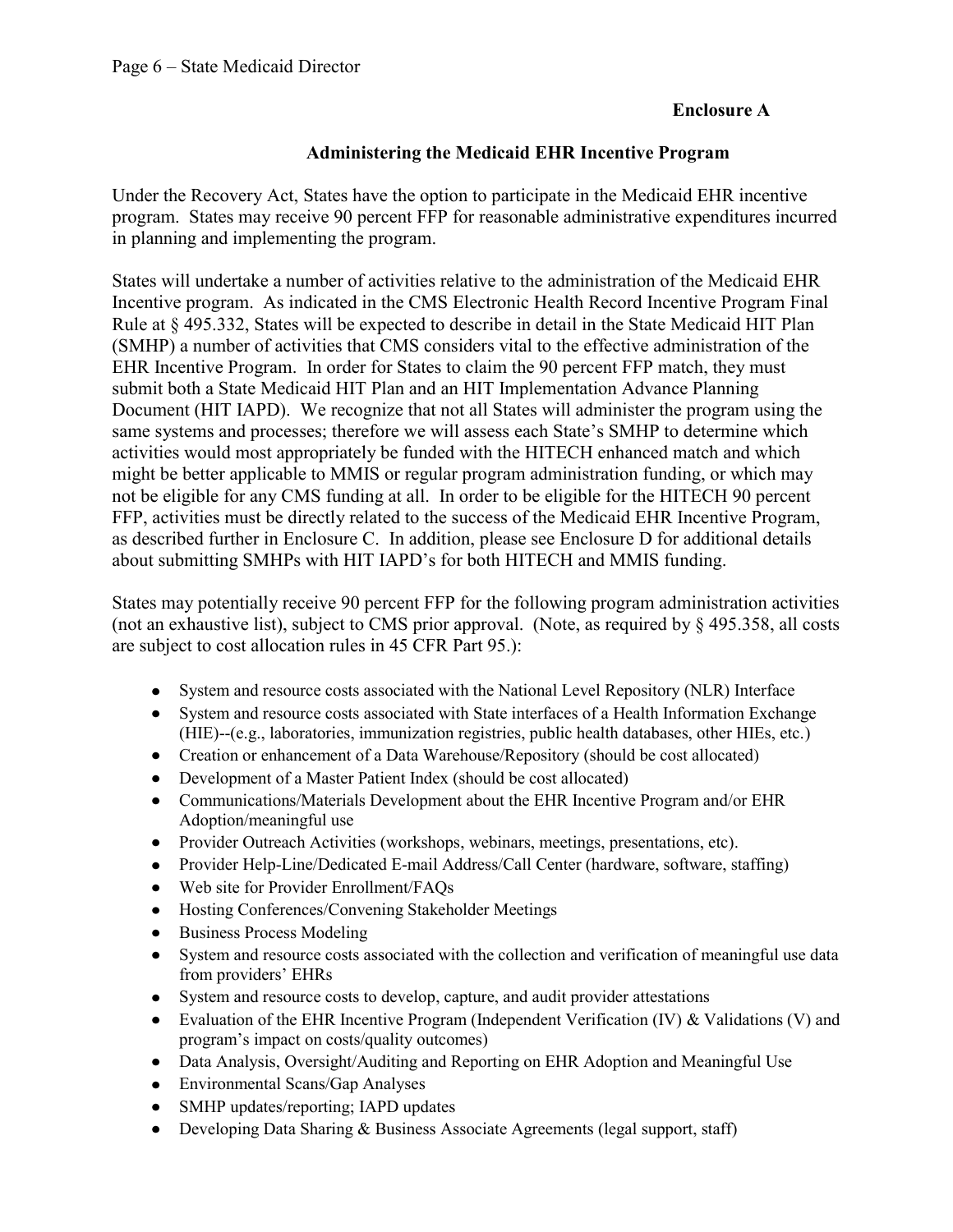- $\bullet$ Ongoing costs for Quality Assurance activities
- Multi-State Collaborative for Health IT annual dues
- Staff/contractual costs related to the development of State-Specific meaningful use and patient  $\bullet$ volume criteria
- Medicaid Staff Training/Prof. Development (consultants, registration fees, etc.)

CMS strongly encourages States to collaborate with other State-level and local partners in the design, development, and even procurement of systems needed to administer their EHR Incentive Programs. Doing so would make more effective use of both CMS' and States' share of the cost and would shorten the timeline for actually dispersing incentive payments to eligible providers. CMS is available to provide technical assistance to States interested in exploring collaborative approaches, and will disseminate information on approved and successful models.

CMS also strongly encourages States to consider the activities they plan to undertake to administer their EHR Incentive Program and to identify any that may overlap with other Federally-funded activities, such as provider outreach, development of a Master Patient Index, external inquiry management, etc. Where possible, these activities should be accomplished collaboratively, in which case costs are allocated across partners.

## *Budgeting for the 90 Percent FFP*

States will be responsible for estimating the expenditures for the Medicaid EHR Incentive Program on the State's quarterly budget estimate reports via Form CMS-37. These reports are used as the basis for Medicaid quarterly grant awards that would be advanced to the State for the Medicaid EHR incentive program. These forms are submitted electronically to CMS via the Medicaid and State CHIP Budget and Expenditure System (MBES/CBES). On Form CMS-37, States should include any projections of administration related expenditures for the implementation costs. On Form CMS-64, a State submits on a quarterly basis actual expenses incurred, which is used to reconcile the Medicaid funding advanced to States for the quarter made on the basis of the Form CMS-37. (Refer to Enclosure D and its section on State Reporting of Estimates, Expenditures, and Timing of the Grant Award Letter.)

To assist States in properly reporting expenditures using the MBES/CBES, the CMS-37 and CMS-64 reports will include a new category for reporting the 90 percent FFP match for State administrative expenses associated with the Medicaid EHR Incentive Program. The new category will be called "Health Information Technology Administration." This reporting category is located on the 64.10 base page lines 24A and 24B for Administration. Implementation expenditures are included on lines 24C and 24D.

CMS will monitor State agency compliance through systems performance reviews, focused reviews, and audits of the processes documented in the SMHP, and other planning documents. CMS may review States' EHR Incentive Programs using a variety of audit/review tools, including, but not limited to, financial audits, State Program Integrity Reviews, and payment data analysis. CMS is allowed to suspend payments if the State fails to provide access to information, per our final regulations, § 495.330.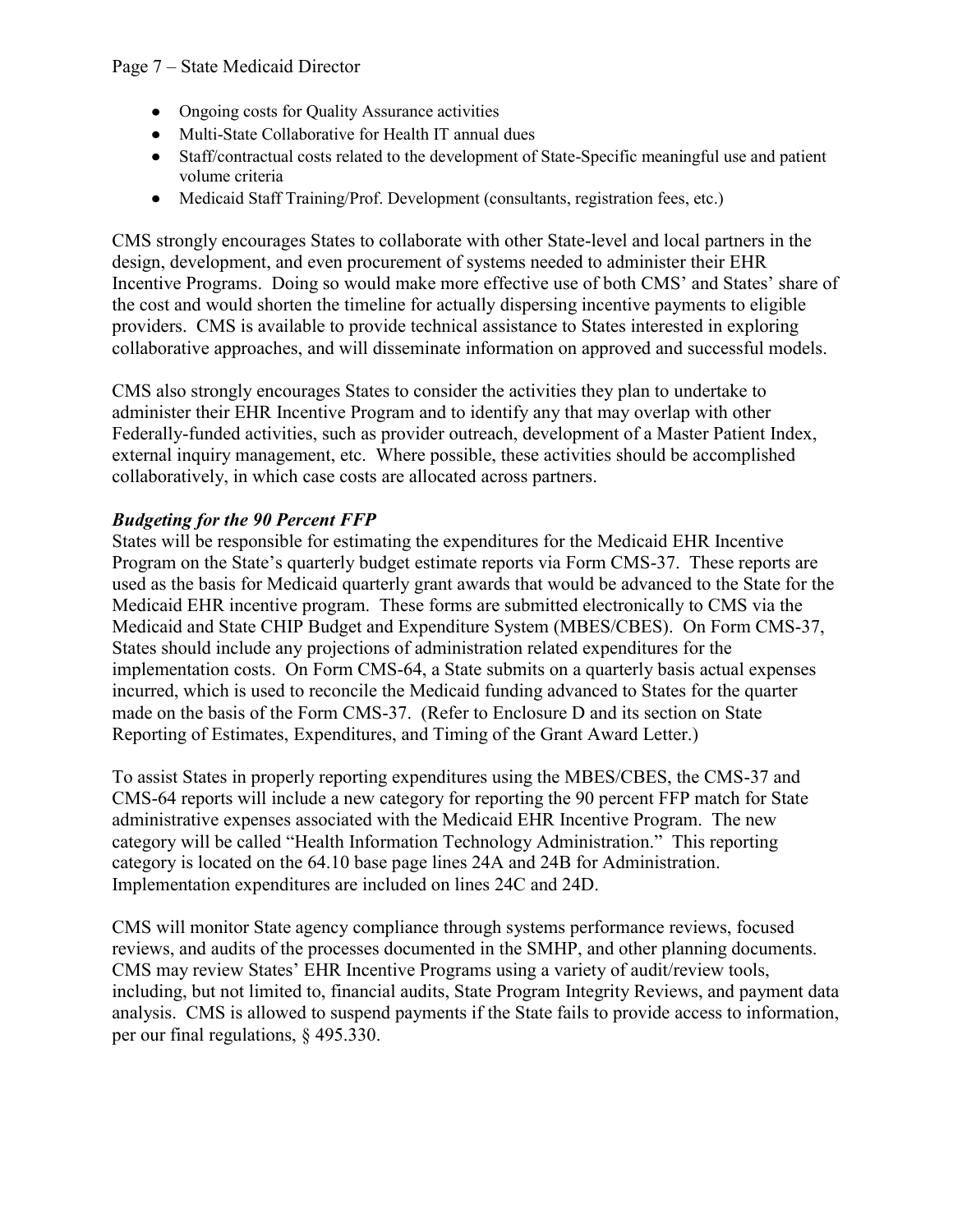#### Page 8 – State Medicaid Director

In order to track progress made towards the nationwide implementation of the Medicaid EHR Incentive Programs, CMS requests that States indicate to us through their State Medicaid HIT Plans, the target date by which they plan to launch their program. For consistency's sake, we will consider a State's Medicaid EHR Incentive Program ready to launch when a State has met all of the following criteria:

- The State has an approved SMHP and an approved IAPD.
- The State has initiated outreach and communications about the Medicaid EHR Incentive Program, including posting information on its Web site.
- The State has an effective and tested interface to accept provider registration information from the CMS NLR (i.e., has successfully tested with the NLR).
- The State is now capable, or will be capable within 3 months, of accepting provider attestations.
- The State is now capable, or will be capable within 5 months, of making provider incentive payments.
- The State has sufficient controls in place to ensure that the right incentive payments are made to the right providers before initiating provider incentive payments.

Prior to the release of the 100 percent FFP provider incentive funding, CMS will require that States provide a brief written update regarding the launch criteria above.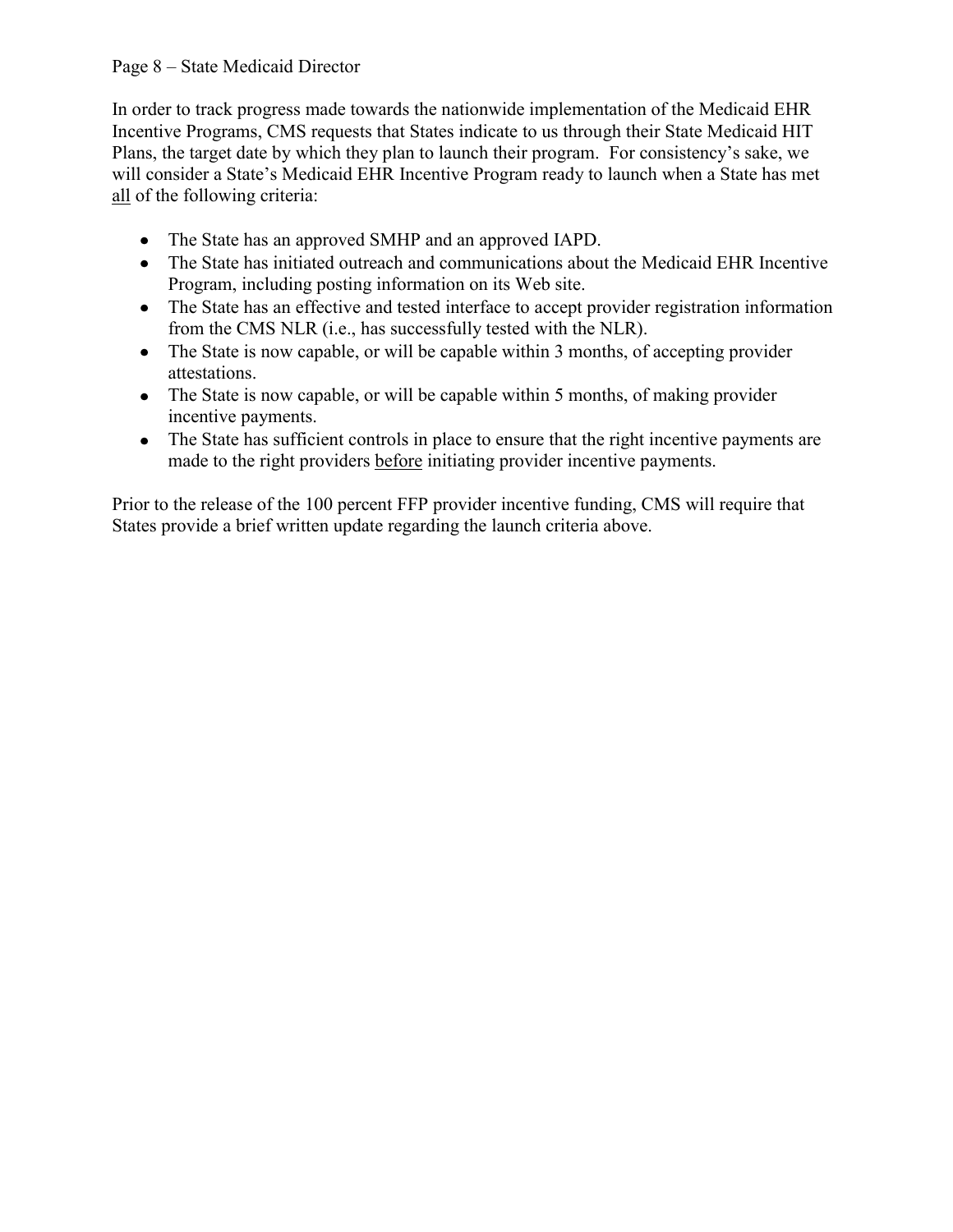### **Oversight of the Medicaid EHR Incentive Program**

Under Section  $1903(t)(9)(B)$  of the Social Security Act, States are required to conduct adequate oversight of the Medicaid incentive program. Our regulations, including §§ 495.318(b), 495.332, 495.366, and 495.368, also require States to conduct oversight to monitor, among other things, provider eligibility, payments, fraud, waste, and abuse.

In addition, CMS is developing a joint Medicare/Medicaid audit strategy. In the interim, this enclosure provides initial CMS expectations regarding State responsibilities for oversight and audit in the early stage of EHR incentive program implementation. CMS will expand and build upon these requirements after the joint strategy is finalized and States begin implementing their programs.

CMS expects States to implement a risk-based auditing approach to prevent making improper Medicaid EHR Incentive payments and to monitor the program for potential fraud, waste, and abuse. For 2011, CMS expects that, at a minimum, States will focus their auditing resources on the following specific items:

- Provider eligibility: for example, an identified means to verify that providers are  $\bullet$ credentialed, not-sanctioned, not hospital-based, practicing predominately, and are one of the types of eligible professionals or institutions under the EHR incentive program.
- Patient volume: for example, an identified means to audit or verify the attestation data, including use of proxy data (such as claims) where appropriate to identify risk.
- Adopt, implement, or upgrade (AIU): for example, have an identified means to audit or verify that providers have actually adopted, implemented, or upgraded certified EHR technology. (Note: CMS does not anticipate that States will audit meaningful use in 2011 as all eligible Medicaid providers can receive an EHR incentive payment for AIU in their first participation year.)
- Certified EHR technology: for example, States should collect the certified EHR technology code (see below) as part of provider attestation for AIU, and should verify that the code is on the Office of the National Coordinator (ONC) list of certified EHR technology prior to issuing an incentive payment to that provider.

Prior to January 2011, ONC will make available through a public Web service (URL is still tobe-determined), a list of all certified EHR technology, including the name of the vendor and product, the product's unique certification code, and the meaningful use criteria for which the product was certified. After January 2011, the ONC Web service is expected to have additional functionality related to combinations of certified EHR modules. For combinations of separate certified EHR technology that collectively could achieve meaningful use (e.g., modules), the ONC Web service would allow providers to enter the codes from the different certified modules and request a unique certification code that represents that specific combination. The Web service would then store and reflect for other providers that particular combination of certified EHR technology and the unique code associated with it. States should utilize the ONC Web service to automate the pre-payment verification of providers' attestations regarding use of certified EHR technology. States should plan to test this process prior to accepting provider attestations. CMS will provide further details as soon as they become available.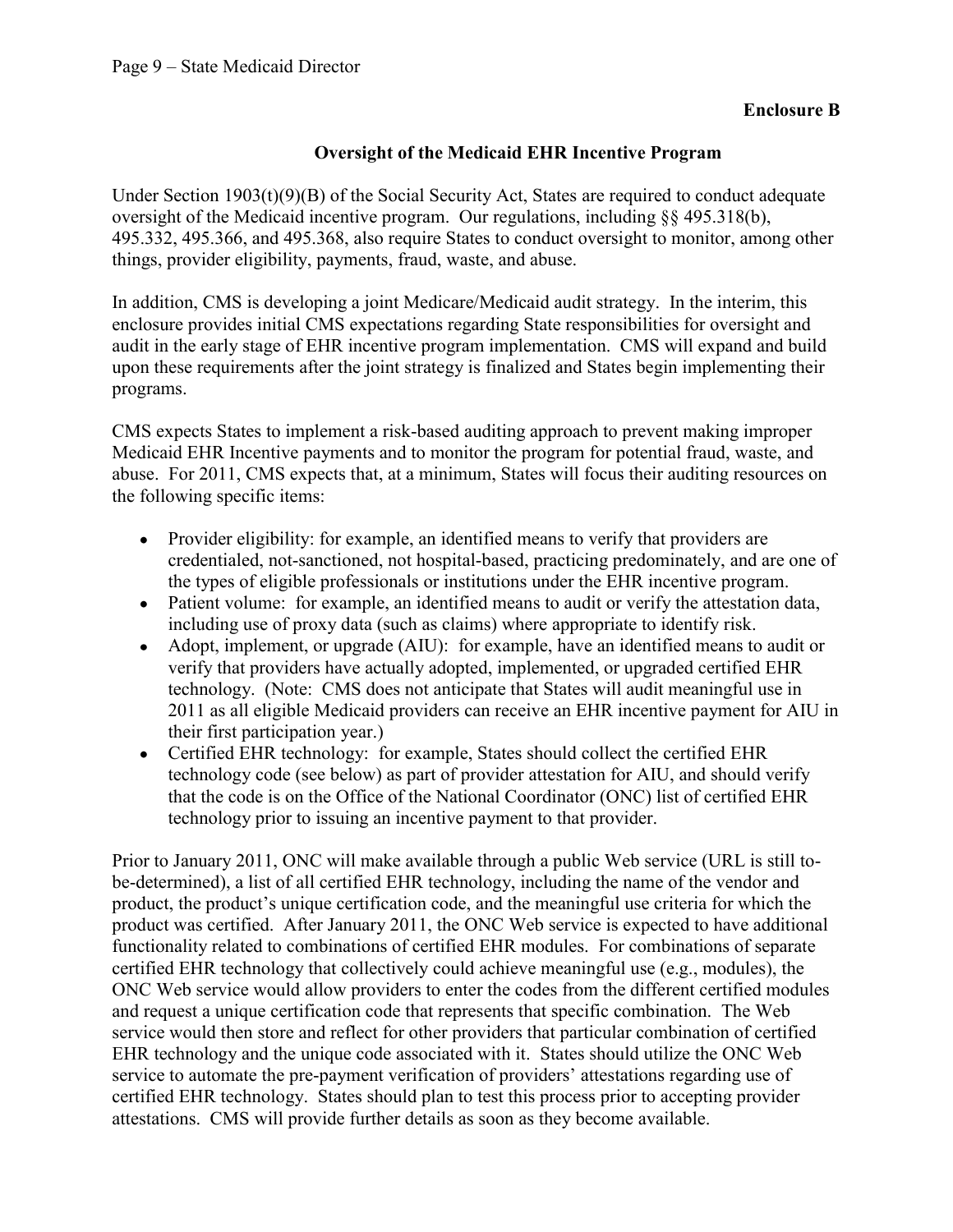#### Page 10 – State Medicaid Director

Using either their attestation system or other means, States must notify providers that it is the provider's responsibility to ensure that its certified EHR technology code is listed on the ONC Web service before attesting to the State. Otherwise, the State's verification system might produce a false negative result (e.g., the EHR technology was certified but there was a delay before it was added to the ONC Web service).

States may receive enhanced matching funds for the following audit/oversight activities, subject to CMS prior approval:

- Auditing contractor(s)/Auditing In-House Activities
- Systems costs for interfaces to verify provider identity/eligibility (e.g., provider enrollment, license  $\bullet$ verification, sanctions, patient volume)
- System and Resource Costs associated with Provider Appeals for EHR Incentive Payments  $\bullet$
- Staff and resources for data analysis and reporting requirements for the CMS EHR Incentive  $\bullet$ Program
- Privacy/Security Controls  $\bullet$

We strongly recommend that States consider the data sources and partners (such as Regional Extension Centers and HIEs, etc.) that are available to support their auditing and oversight responsibilities- including using them as tools for conducting risk assessments for fraud, waste and abuse. For example, where appropriate, States should utilize reliable third-party data sources rather than conduct resource-intense individual on-site reviews. As noted above, we will be issuing further guidance related to oversight and auditing of meaningful use in the Medicare and Medicaid EHR Incentive Programs. At that time, CMS will share with States its auditing plans for the Medicare EHR Incentive Program. We will look for opportunities where appropriate to leverage Federal efforts on behalf of the States, including, but not limited to our auditing strategy for hospitals that are eligible for both Medicare and Medicaid EHR incentive payments. Further details regarding potential State and CMS collaboration on the auditing of meaningful use for hospitals that are eligible for both incentive payments is forthcoming. States should recognize that it is their sole responsibility to audit hospitals that are Medicaid-only (e.g., children's and cancer hospitals).

The primary means for CMS and States to avoid duplicate payments to eligible professionals is through joint use of the National Level Repository (NLR). States must interface with the NLR not just to receive provider registration data and to ensure that there are no duplicative payments prior to issuing provider incentives, but also to notify the NLR when they have made an incentive payment. CMS expects that States will notify the NLR that an incentive payment has been made within 5 business days. Similarly, if a State has determined that the provider is ineligible for a payment, CMS expects that the State will notify the NLR within 5 business days. Finally, in accordance with our regulations, § 495.332, the State must make a payment within 45 days of completing all eligibility verification checks. In the case of providers registering at the end of a calendar year, a payment for that year must be made no later than 60 days into the next calendar year for EPs, or fiscal year, for hospitals. The full requirements document and interface control document developed for States' interface with the NLR was made available to States through the CMS regional offices, with the July 13, 2010, release of the CMS final rule.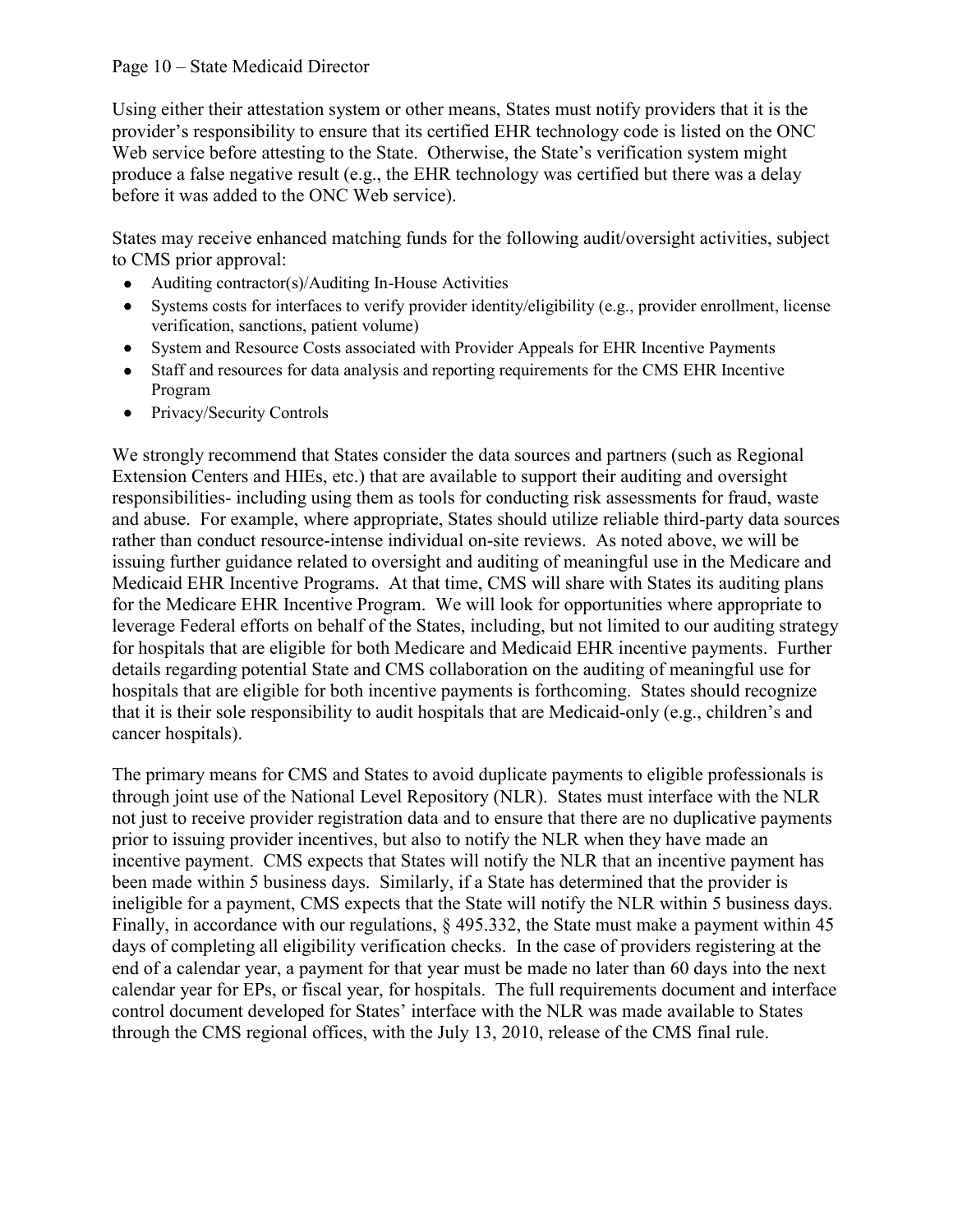#### Page 11 – State Medicaid Director

CMS will monitor State agency compliance with audit and oversight requirements through systems performance reviews, focused reviews, and audits of the processes documented in the SMHP, and other planning documents. CMS may review States' EHR Incentive Programs using a variety of audit/review tools, including, but not limited to, financial audits, State Program Integrity Reviews, and payment data analysis. CMS is allowed to suspend payments if the State fails to provide access to information, per our final regulations, § 495.330.

In accordance with the CMS final rule, Medicaid agencies must implement a provider appeals process. See § 495.370 of our final regulations for details regarding provider appeals, as well as the SMHP template, which is located on the CMS Web site at: [http://www.cms.gov/EHRIncentivePrograms/91\\_Information\\_for\\_States.asp#TopOfPage.](http://www.cms.gov/EHRIncentivePrograms/91_Information_for_States.asp#TopOfPage) Enclosure E also discusses information regarding provider appeals in the context of the SMHP contents.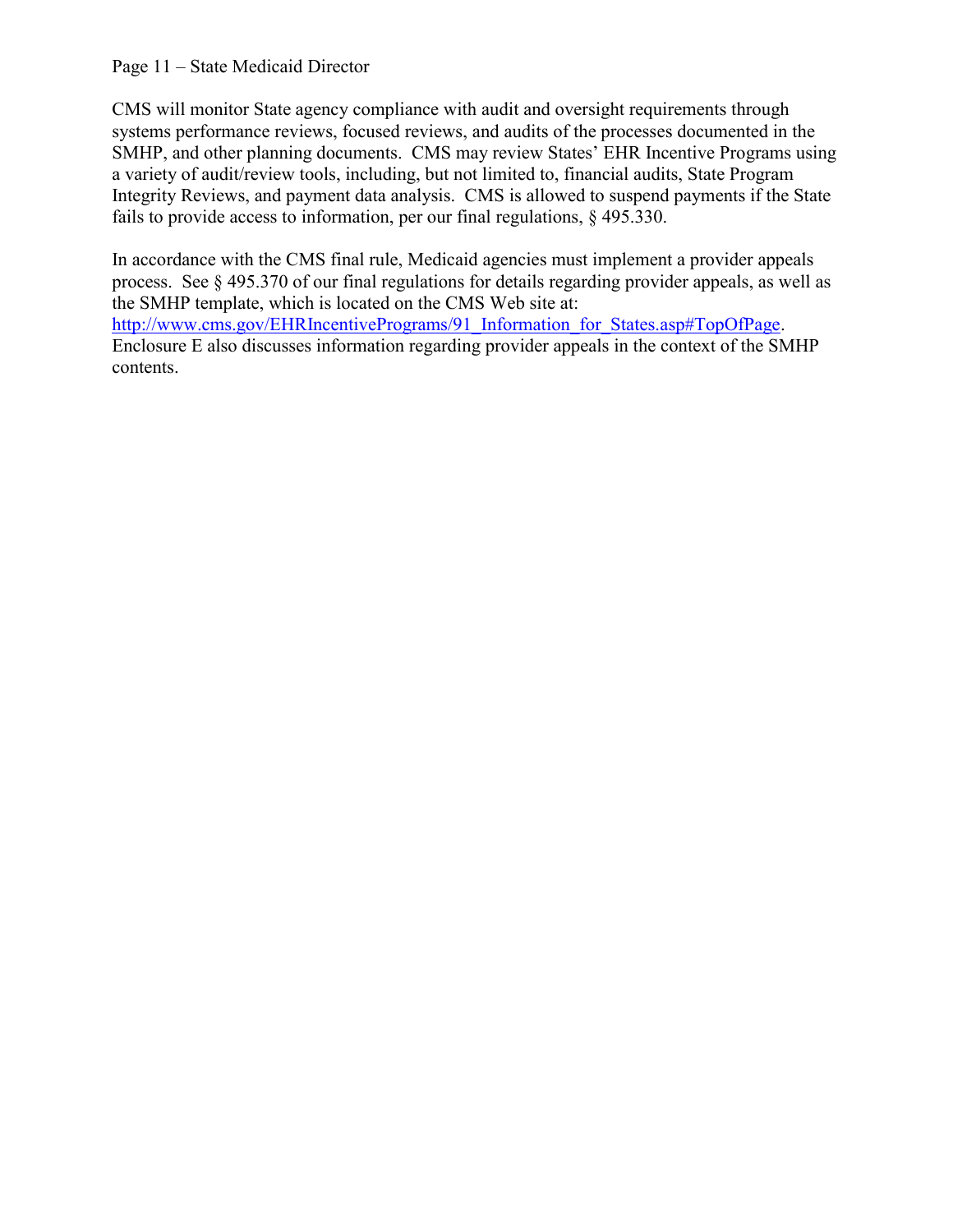## **Guiding Principles for Use of the CMS 90 Percent Administrative Matching Funds for the Medicaid EHR Incentive Program**

State Medicaid agencies can receive enhanced matching funds at a 90-percent rate for their administration and oversight of the Medicaid EHR incentive program. CMS also expects that States will request the enhanced matching funds for reasonable administrative expenses related to their efforts to *promote the adoption of certified EHR technology and health information exchange (HIE)*.

We recognize that not all States will implement their programs in the same manner, and each State may face unique barriers to adoption and meaningful use. The principles below provide an overarching framework by which CMS will consider State requests for 90 percent FFP. Each proposal will be examined by CMS (with input from ONC) to ensure funds provide direct support to the success of the Medicaid EHR incentive program, are coordinated with other State HIT-related activities, do not duplicate other funding sources, and are implemented in the most efficient and effective manner. In addition, we strongly encourage States to collaborate with other States and local partners in the design, development, and procurement of any new systems.

CMS will consider approval for 90 percent FFP for EHR/HIE promotion initiatives that will meet all of the following criteria:

- Serve as a *direct* accelerant to the success of the State's Medicaid EHR Incentive Program and facilitate the adoption and meaningful use of certified EHR technology. Expenses that do not directly correlate to the EHR Incentive Program will not be approved. Examples that may correlate include:
	- Expenditures related to provider needs assessments, provider outreach about adoption and meaningful use of certified EHR technology, staff training, identification and development of tools to connect to health information exchanges, record locater services, secure messaging gateways, provider directories, development of privacy and governance policies and procedures, master patient indexes, interfaces for data (e.g., laboratory) that is important to Medicaid providers to be fully successful in an HIE environment, and procuring technical assistance for Medicaid providers to achieve meaningful use.
- Are consistent with the ONC long-term vision for health information exchange, and are supportive of the activities prioritized by ONC cooperative agreement funding, namely secure messaging, the electronic reporting of structured laboratory data and enabling eprescribing.
- Are not duplicating meaningful use technical assistance efforts conducted by the ONCfunded Regional Extension Centers, Workforce Grantees, Beacon Grantees or other Federally-funded projects whose target population is the same, as well as ONC cooperative agreement grant funding for the development of HIE.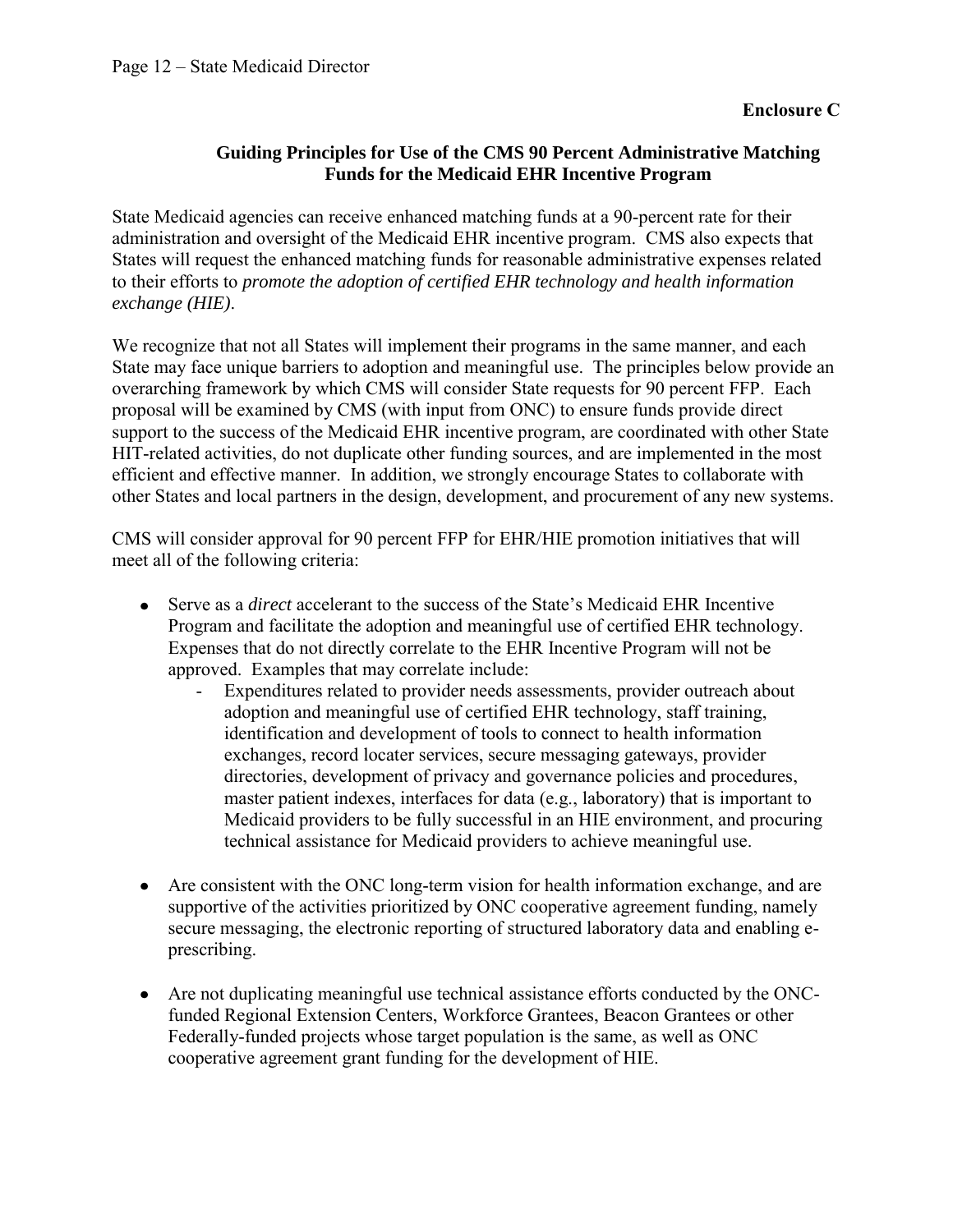#### Page 13 – State Medicaid Director

- Will, to the extent possible, be normalized and integrated into the Medicaid business enterprise. Examples include:
	- Expenditures related to technical bridges between Medicaid and health information exchanges or all-payer clinical/claims data warehouses or technologies to authenticate providers and beneficiaries (e.g., master provider or patient indices).
- Cannot otherwise be funded by the MMIS matching funds. MMIS will be examined as a more appropriate funding source before HITECH because HITECH funds should be targeted toward scenarios that contribute to the transformation of the MMIS into a clinical- and claims-based engine that supports Medicaid's broader health care reform goals. Examples of expenditures that relate to the Medicaid EHR Incentive Program but that might more appropriately be funded through the enhanced MMIS match include:
	- Expenditures related to the design, development, and testing of a standard continuity of care record (CCR) or continuity of care document (CCD) based upon Medicaid claims; or building a portal between the MMIS and a clinical data repository or an immunization registry.
- Are designed to be well-defined, developmental, and time-limited projects, with specific goals that would enable eligible Medicaid providers who qualify for the Medicaid EHR Incentive Program to achieve meaningful use of certified EHR technology.
	- Providers' transactional and on-going expenses derived from participation in health information exchange would not be eligible for the 90 percent HITECH Medicaid administrative match. Instead, CMS believes such costs are more appropriately addressed through State reimbursement to providers. CMS will entertain State plan amendments that speak to payment policies designed to incentivize providers to report data, such as the medical home per-member/permonth model.
- Are not intended to be permanent initiatives but will lead within a reasonably short timeframe to sustainable outcomes.
	- Sustainability refers to the responsibility for on-going costs for operations and maintenance of systems initially developed or enhanced using HITECH funding. After a defined milestone, funding sources other than HITECH must be used.
	- Personnel costs for those who work directly on the Medicaid EHR Incentive Program are permissible expenditures for the enhanced match over the short term; however, States must plan to absorb or bear those costs in the future.
- Are developed in accordance with Medicaid Information Technology Architecture (MITA) principles, as required by §495.332.
- Are distributed equitably across all payers following the fair share principle. CMS recognizes that Medicaid is often one of the largest insurers in a State and, as such, stands to benefit from efficiencies associated with health information exchange and meaningful use of EHRs. However, Medicaid's contribution to health information technology should be weighted and allocated based on contributions by other payers, and not be the sole or primary source of start-up or operational funding.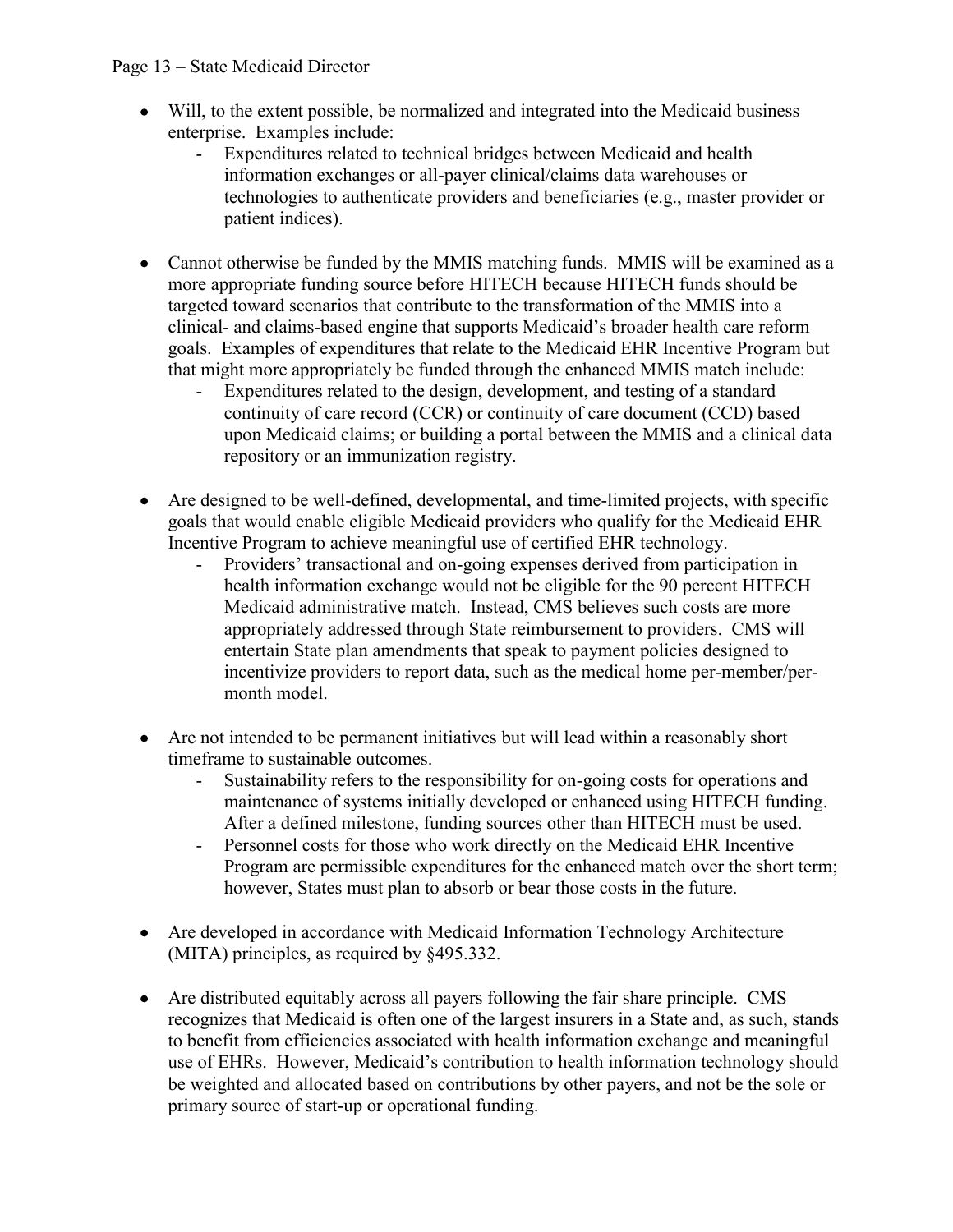#### Page 14 – State Medicaid Director

- Are cost-allocated per Office of Management and Budget (OMB) Circular A-87. CMS will work with States on an individual basis to determine the most appropriate cost allocation methodology.
	- HITECH cost allocation formulas should be based on the direct benefit to the Medicaid EHR incentive program, taking into account State projections of eligible Medicaid provider participation in the incentive program.
	- Cost allocation must account for other available Federal funding sources, the division of resources and activities across relevant payers, and the relative benefit to the State Medicaid program, among other factors.
	- Cost allocations should involve the timely and ensured financial participation of all parties so that Medicaid funds are neither the sole contributor at the onset nor the primary source of funding. Other payers who stand to benefit must contribute their share from the beginning. The absence of other payers is not sufficient cause for Medicaid to be the primary payer.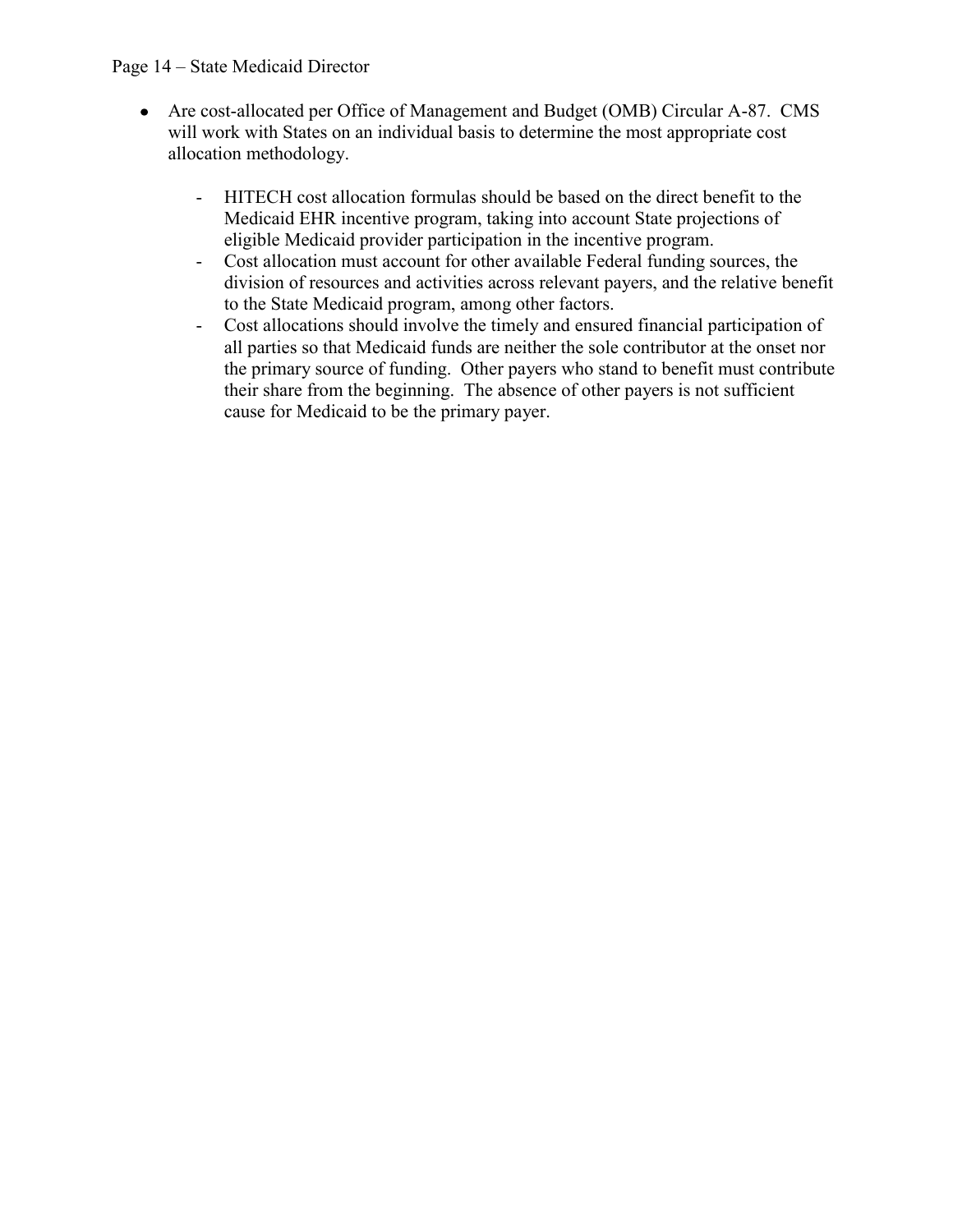## **Enclosure D**

### **State Medicaid HIT Plan and Implementation Advance Planning Process**

This Enclosure provides guidance on the following topics regarding the State's Medicaid HIT Plan (SMHP) and the State's HIT Implementation Advance Planning Document (HIT IAPD):

- HIT IAPD Preparation and On-Going Planning Activities
- Budget Preparation Tips
- State Submission and CMS Review and Approval Process for the SMHP and the HIT IAPD
- State Reporting of Estimates, Expenditures, and Timing of the Grant Award Letter
- Retroactive Requests for Planning Activities Funded at 90/10 Federal Financial Participation (FFP)

### **HIT IAPD Preparation and On-Going Planning Activities**

Since the publication of the State Medicaid Director's Letter on September 1, 2009, nearly every State and Territorial Medicaid agency has been approved to conduct HIT planning activities through the HIT Planning Advance Planning Document process (HIT PAPD), with the remaining agencies expected to submit funding requests in the coming months. A required deliverable of the HIT PAPD is the completion of a State Medicaid HIT Plan (SMHP), which must include the elements contained at §495.332 of the Medicare and Medicaid Programs' EHR Incentive Program Final Rule. Once approved, the SMHP and the results of the planning activities must be included in the States' HIT Implementation Advance Planning Document (HIT IAPD). The HIT IAPD is a plan of action that requests FFP and approval to acquire and implement the proposed State Medicaid HIT Plan activities, services or equipment. The end result of implementation will be the ability for the State Medicaid agency to successfully operate its EHR Incentive Program. States will then be able to make provider incentive payments with 100 percent FFP for State expenditures.

To the extent possible, the HIT IAPD must include the list of the HIT IAPD required elements that are contained in the Final Rule at: §495.338. In addition, the State should consider incorporating the optional SMHP elements included in the revised SMHP template located on the CMS Web site at:

[http://www.cms.gov/EHRIncentivePrograms/91\\_Information\\_for\\_States.asp#TopOfPage](http://www.cms.gov/EHRIncentivePrograms/91_Information_for_States.asp#TopOfPage). It is possible that some planning activities may be on-going. In these instances, the State should continue to describe on-going planning activities using the As-Needed HIT Advance Planning Document Update (HIT APDU) process to request funding approval for project continuation, scope, and schedule changes, for incremental funding authority and project continuation when approval is being granted by phases.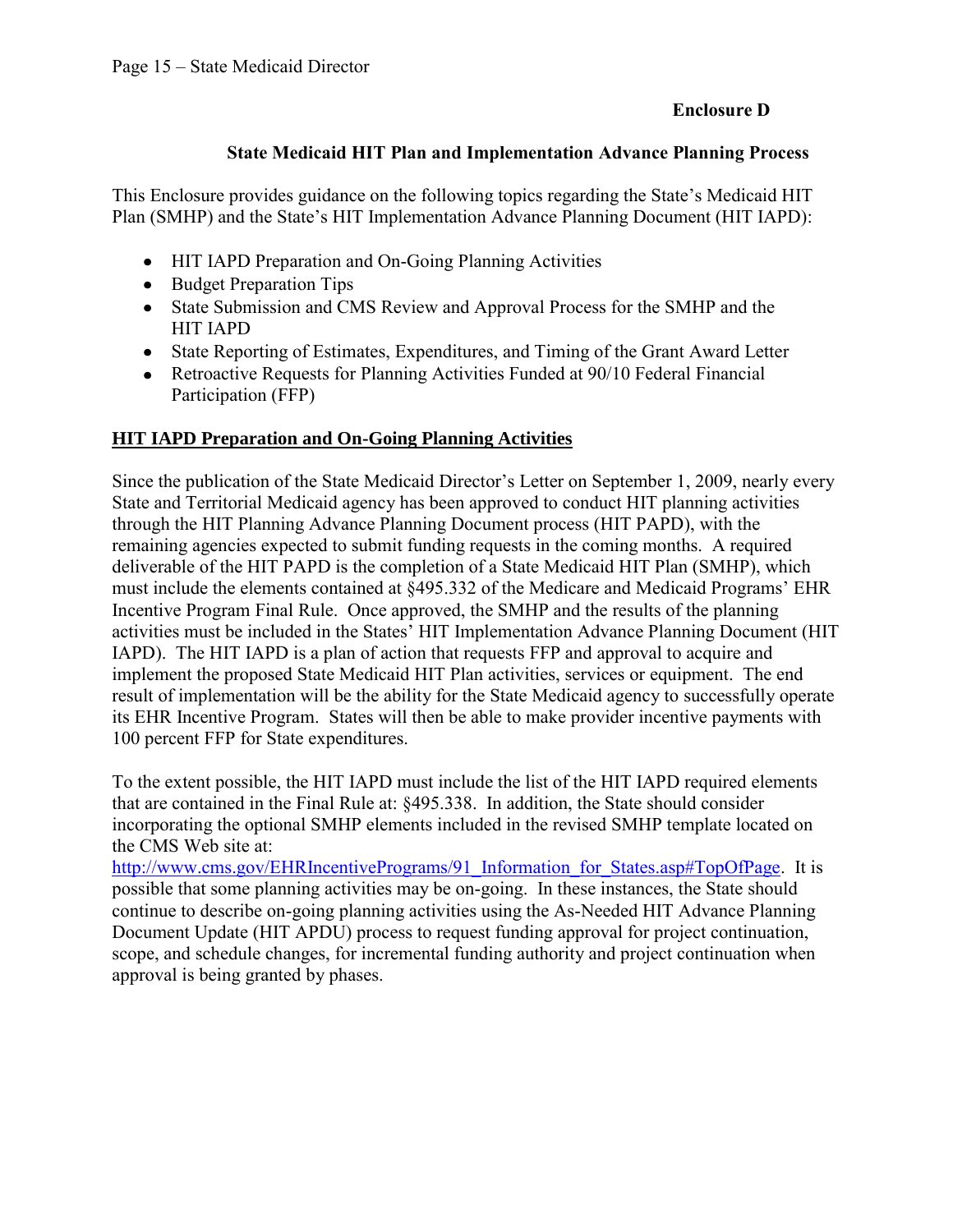# **Budget Preparation Tips**

We believe the provisions of the HITECH Act provide the necessary assistance and technical support to providers, enable coordination and alignment within and among States, establish connectivity to the public health community in case of emergencies, and ensure that the workforce is properly trained and equipped to be meaningful users of certified EHR technology. It is therefore important that the HIT IAPD include information about any grants, State or local funds, or other funding sources that are available to the State and that will contribute to the costs of activities for which the State is requesting HITECH matching funds. This information is not meant to duplicate what is in the SMHP but rather to provide CMS with adequate information to determine if the proposed cost allocation and/or division of labor and responsibilities among the various State partners are appropriate to existing rules and regulations and CMS expectations. For example, if a State wishes to build System X, it should indicate all other sources of funding that will contribute to System X, including other Federal HIT grant funding.

Example:

| <b>Grant/Funding</b><br>Source: | <b>Share of the Cost</b><br><b>Allocation</b> | Timing of the<br><b>Funding</b><br><b>Contribution</b><br>(e.g., current,<br><b>FY11, TBD)</b> | <b>Lead Agency</b>  | <b>Contact</b><br><b>Information</b> |
|---------------------------------|-----------------------------------------------|------------------------------------------------------------------------------------------------|---------------------|--------------------------------------|
| <b>State HIE</b>                | \$5,000,000                                   |                                                                                                | State Office of E-  | Name                                 |
| Cooperative                     |                                               |                                                                                                | Health              | Phone                                |
| Agreement                       |                                               |                                                                                                |                     | number                               |
| Program                         |                                               |                                                                                                |                     | E-mail                               |
| ONC Regional                    | \$3,500,000                                   |                                                                                                | State University of | Name                                 |
| <b>Extension Center</b>         |                                               |                                                                                                | XYZ                 | Phone                                |
| Cooperative                     |                                               |                                                                                                |                     | number                               |
| Agreement                       |                                               |                                                                                                |                     | E-mail                               |
| Program                         |                                               |                                                                                                |                     |                                      |

Follow this link for a full description of each grant, listed in the bullets below: [http://healthit.hhs.gov/portal/server.pt?open=512&objID=1487&parentname=CommunityPage&](http://healthit.hhs.gov/portal/server.pt?open=512&objID=1487&parentname=CommunityPage&parentid=4&mode=2&in_hi_userid=10741&cached=true) [parentid=4&mode=2&in\\_hi\\_userid=10741&cached=true.](http://healthit.hhs.gov/portal/server.pt?open=512&objID=1487&parentname=CommunityPage&parentid=4&mode=2&in_hi_userid=10741&cached=true)

- [State Health Information Exchange Cooperative Agreement Program](http://healthit.hhs.gov/portal/server.pt?open=512&objID=1488&parentname=CommunityPage&parentid=58&mode=2&in_hi_userid=11113&cached=true)
- [Health Information Technology Extension Program](http://healthit.hhs.gov/portal/server.pt?open=512&objID=1495&parentname=CommunityPage&parentid=58&mode=2&in_hi_userid=11113&cached=true)
- [Strategic Health IT Advanced Research Projects \(SHARP\) Program](http://healthit.hhs.gov/portal/server.pt?open=512&objID=1806&parentname=CommunityPage&parentid=17&mode=2&in_hi_userid=11673&cached=true)
- [Beacon Community Program](http://healthit.hhs.gov/programs/beacon)
- [Community College Consortia to Educate Health Information Technology Professionals](http://healthit.hhs.gov/portal/server.pt?open=512&objID=1804&parentname=CommunityPage&parentid=14&mode=2&in_hi_userid=11673&cached=true)  [Program](http://healthit.hhs.gov/portal/server.pt?open=512&objID=1804&parentname=CommunityPage&parentid=14&mode=2&in_hi_userid=11673&cached=true)
- [Curriculum Development Centers Program](http://healthit.hhs.gov/portal/server.pt?open=512&objID=1807&parentname=CommunityPage&parentid=13&mode=2&in_hi_userid=11673&cached=true)
- [Program of Assistance for University-Based Training](http://healthit.hhs.gov/portal/server.pt?open=512&objID=1808&parentname=CommunityPage&parentid=15&mode=2&in_hi_userid=11673&cached=true)
- [Competency Examination for Individuals Completing Non-Degree Training Program](http://healthit.hhs.gov/portal/server.pt?open=512&objID=1809&parentname=CommunityPage&parentid=16&mode=2&in_hi_userid=11673&cached=true)

The HIT IAPD proposed budget should follow the requirements at  $\S$  495.338 in the Final Rule and include the source of all funds which will be utilized by the State Medicaid agency for the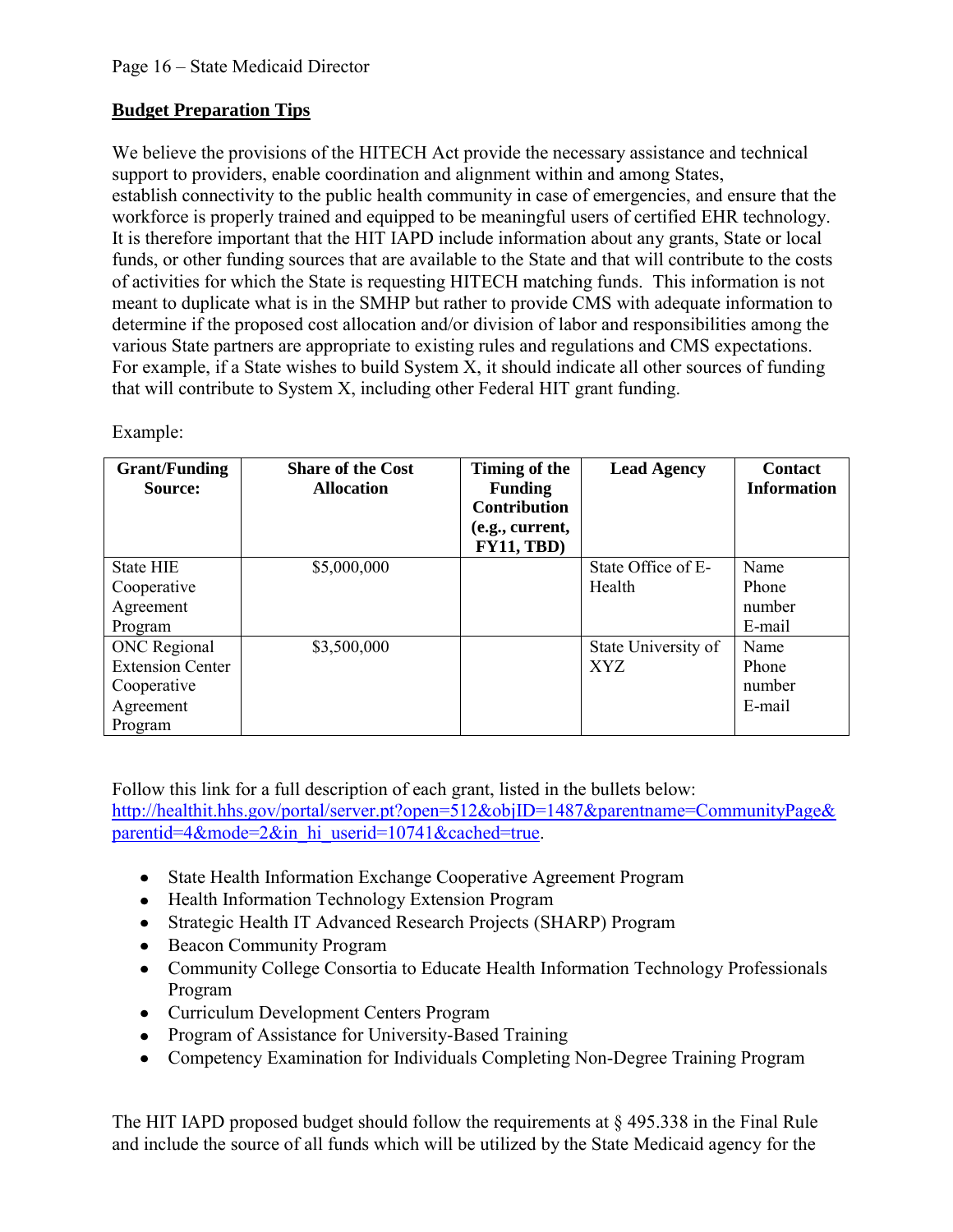specific activities outlined in the IAPD. This includes the following grants to the Medicaid agency:

- CHIPRA Quality Demonstration Grant, if HIT related
- Medicaid Transformation Grant
- Primary Care Stabilization Grant

Enhancements to the State's MMIS, such as building an interface to a source of HIT data, or shared reporting between the multiple projects, which will be cost allocated between the different projects, should be described in a separate MMIS APD. The separate MMIS APD may be included in the submission of the State's HIT IAPD and, as an example, may be titled Part 1 – HIT, Part 2 – MMIS. Recovery funds must be tracked separately. That is the reason for separating the two documents. Funding requests for the MMIS APD should follow MMIS-specific guidance about the matching levels and permitted expenditures.

## **State Submission and CMS Review and Approval Process for the SMHP and the HIT IAPD**

The State may simultaneously submit to CMS for approval both the SMHP and the HIT IAPD; or the State may choose to submit the SMHP first, receive CMS approval, and then submit the HIT IAPD to CMS. Either way, implementation activities cannot begin until the SMHP and the HIT IAPD have both been approved by CMS. As with the HIT Planning Advance Planning Document (PAPD), prior approval is required for States requesting FFP before conducting implementation activities. Exceptions will be made for States that have previously conducted planning activities and are requesting retroactive approval for 90 percent FFP for activities that occurred on or after February 18, 2009. Instructions for submitting these requests are described below under the heading, "Retroactive Approval of FFP with an Effective Date of February 18, 2009."

CMS will determine which activities will be eligible for a 90 percent FFP match for State expenses for administration of the incentive payments and for promoting EHR adoption implementation activities. States should contact their CMS regional office representatives regarding funding questions. Enclosures A, B, and C contain examples of partial lists of implementation expenditures/activities that may be considered eligible for 90 percent FFP for administrative expenses to implement the activities contained in the State's SMHP and HIT IAPD.

CMS will be using a joint Central Office/Regional Office review approach. In addition, CMS will share the States' SMHPs with the Office of the National Coordinator for HIT (ONC) to ensure a coordinated approach for the State EHR Incentive Program and HIE efforts. While the SMHP focuses on the Medicaid strategy for moving toward meaningful use of certified EHR technology, it should be consistent with and complementary to the overall State HIT strategy developed under section 3013 of the Public Health Service Act (PHS). CMS and ONC will work together in the review of both strategies to prevent duplicative efforts of statewide HIT/HIE activities, provider outreach activities, and Medicaid HIT activities.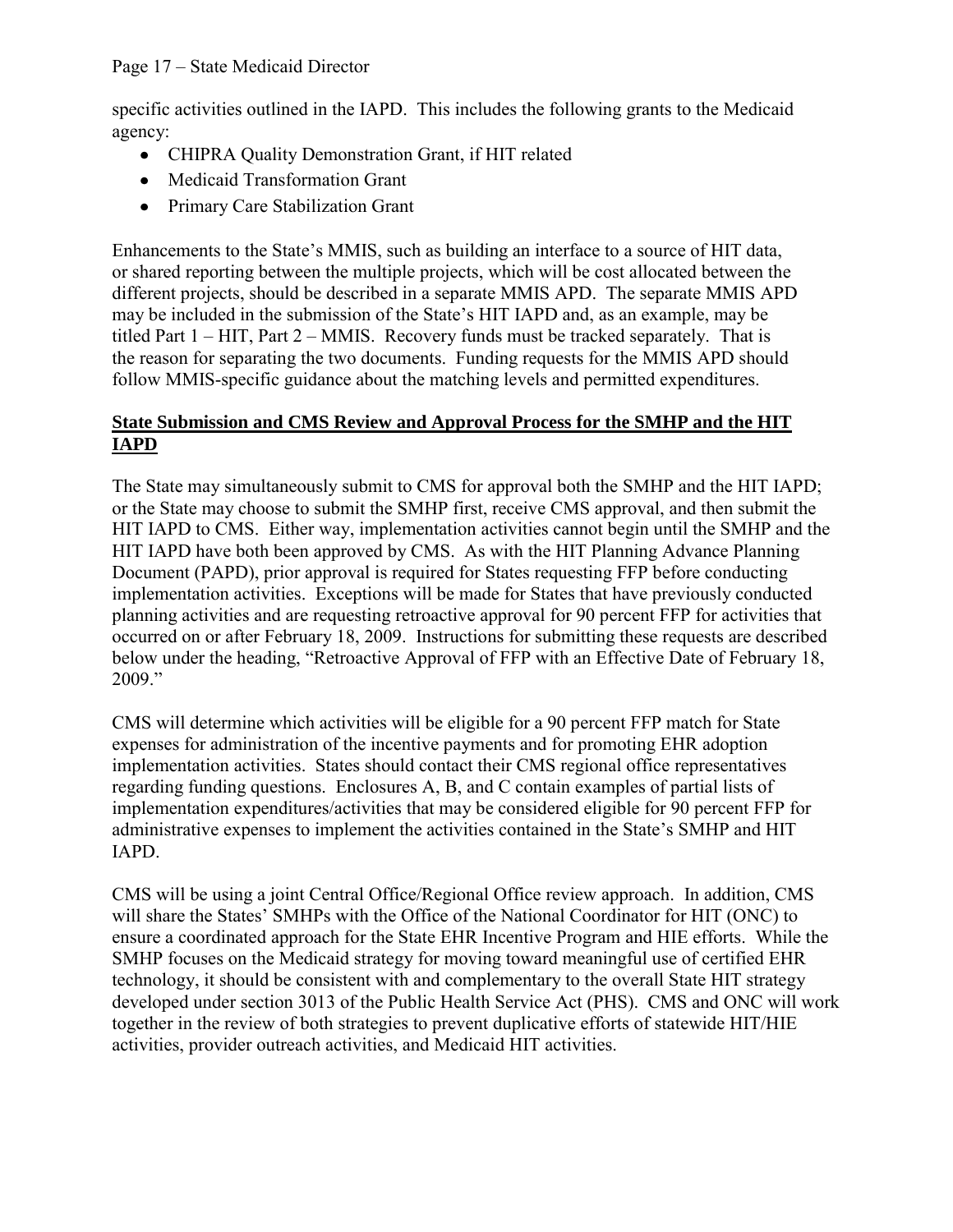## **State Reporting of Estimates, Expenditures and Timing of the Grant Award Letter**

For the purposes of this guidance, CMS is using the term "grant award" when approving Federal funding for allowable Medicaid expenditures. This should not be confused with competitive grant awards (e.g., Transformation Grants, CHIPRA grants, etc.) made by CMS or other Federal agencies, such as ONC, for HITECH activities. Once CMS has officially approved the SMHP and HIT IAPD, a CMS HIT approval letter will be issued notifying the State of the approved funding to conduct implementation activities. Only then may a State request to receive the grant award on a quarterly basis. On the Forms CMS-37.9 and CMS-37.10, the new line items listed below have been added to reflect provisions under section 4201 of the Recovery Act:

- Line 24A HIT: Planning: Cost of In-house Activities Planning Activities for administrative expenses to oversee incentive payments made to providers: Cost of Inhouse Activities
- Line 24B HIT: Planning: Cost of Private Contractors Planning Activities for administrative expenses to oversee incentive payments made to providers: Cost of Private Sector Contractors
- Line 24C HIT: Implementation and Operation: Cost of In-house Activities Implementation Activities for administrative expenses to oversee incentive payments made to providers: Cost of In-house Activities
- Line 24D HIT: Implementation and Operation: Cost of Private Contractors Implementation Activities for administrative expenses to oversee incentive payments made to providers: Cost of Private Sector Contractors

In addition, the CMS 64.10 report includes expenditure reporting for the following line items:

- Line 24A HIT Planning: Cost of In-house Activities
- Line 24B HIT Planning: Cost of Private Contractors
- Line 24C HIT Implementation and Operation: Cost of In-house Activities
- Line 24D HIT Implementation and Operation: Cost of Private Contractors

For both the CMS 37.9, 37.10 and 64.10 reports, estimates and expenditures only pertain to HITECH and not to MMIS reporting for the line items listed above. In that regard, **do not include any projections or expenditures of provider incentive payment for this provision for either FY 2010 or FY 2011 on the CMS-37.9, CMS-37.10, or 64.10 reports.** When State staff are preparing the budget for the HIT IAPD, it is critical that both program and financial staff communicate with each other to ensure consistent State reporting to CMS' Financial Management Group in order to eliminate discrepancies in both the APD estimates and the information being reported by the State fiscal staff pertaining to Form CMS-37.9 and Form CMS-37.10.

On the quarterly CMS-37 budget submission, a State may request to receive its HIT IAPD CMS grant award by including an estimated HIT IAPD expenditure in the CMS-37.10 Form. This estimated expenditure will result in a grant award to cover those expenses specified for that quarter. Therefore, it is imperative to accurately estimate the HIT IAPD expenditures by quarter.